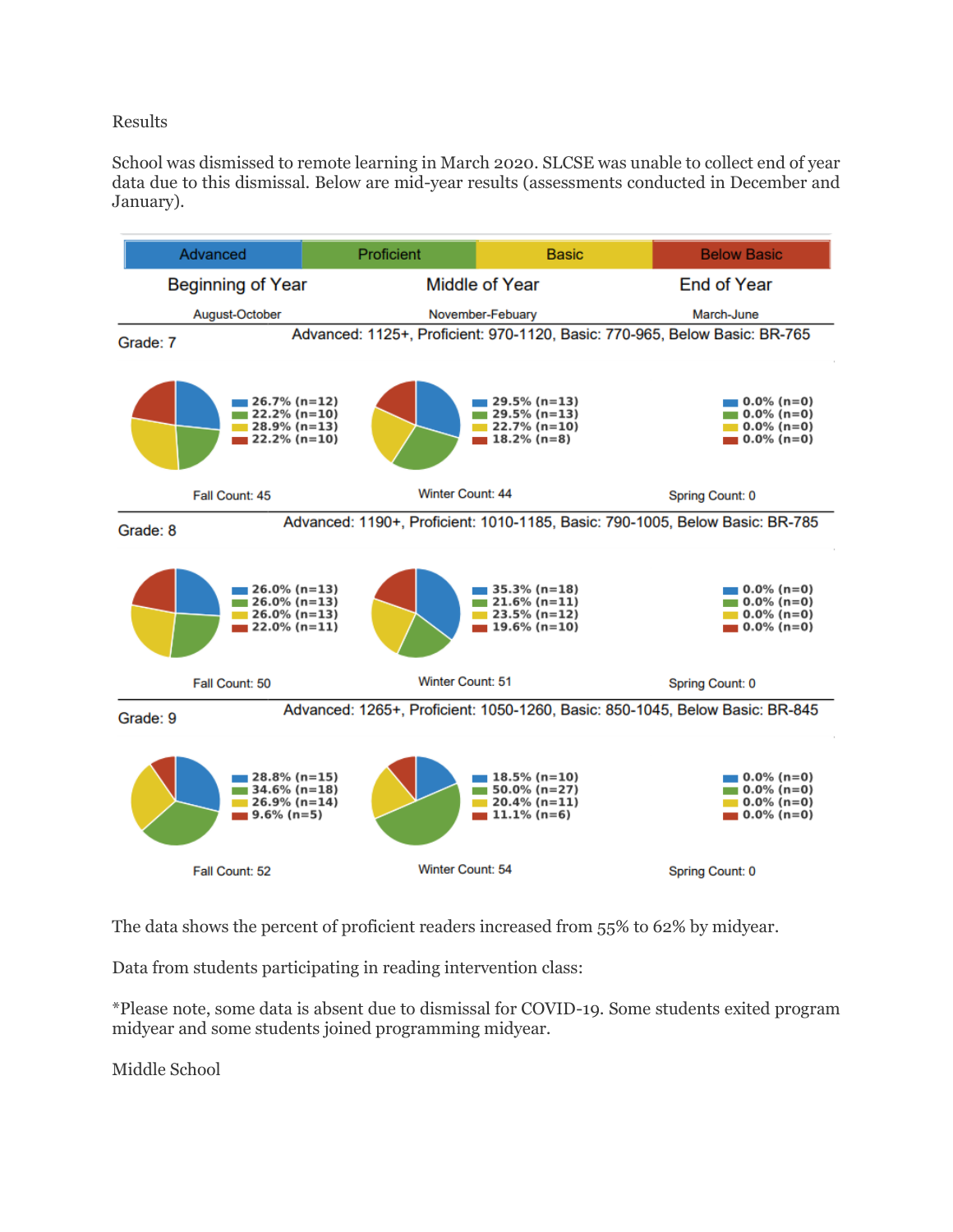| Name/grade | <b>BRI 9-19</b> | <b>BRI-1-20</b> | <b>BRI 5-20</b> | RI-fall      | RI-mid       | RI - end | Notes         |
|------------|-----------------|-----------------|-----------------|--------------|--------------|----------|---------------|
| $1 - 7$    | 6.0             | $7.5+$          |                 | 869-         | 889- Basic   |          | Exited/Check  |
|            |                 |                 |                 | <b>Basic</b> |              |          | RI end of     |
|            |                 |                 |                 |              |              |          | year          |
| $2 - 8$    | $5.5+$          | 7.0             |                 | 927-Basic    | 969-Basic    |          |               |
| $3 - 7$    |                 | $4.5+$          |                 |              | 767-         |          |               |
|            |                 |                 |                 |              | Below        |          |               |
|            |                 |                 |                 |              | <b>Basic</b> |          |               |
| $4 - 7$    |                 | $5.5+$          |                 |              | 911 Basic    |          |               |
| $5-8$      |                 | $4.5+$          |                 |              | $508 -$      |          |               |
|            |                 |                 |                 |              | Below        |          |               |
|            |                 |                 |                 |              | <b>Basic</b> |          |               |
| $6 - 7$    | 5.5             | $5.5+$          |                 | 374-         | 632-         |          |               |
|            |                 |                 |                 | Below        | Below        |          |               |
|            |                 |                 |                 | <b>Basic</b> | <b>Basic</b> |          |               |
| $7 - 7$    | $3.5+$          | $5.5+$          |                 | 129-         |              |          |               |
|            |                 |                 |                 | Below        |              |          |               |
|            |                 |                 |                 | <b>Basic</b> |              |          |               |
| $8 - 7$    |                 | $3.5+$          |                 |              | 467-         |          |               |
|            |                 |                 |                 |              | Below        |          |               |
|            |                 |                 |                 |              | <b>Basic</b> |          |               |
| $9 - 7$    | 4.5             | 5.0             |                 | 924-Basic    | 1028-        |          | exited        |
|            |                 |                 |                 |              | Proficient   |          |               |
| $10-8$     |                 | $3.5+$          |                 |              | 892-         |          |               |
|            |                 |                 |                 |              | Below        |          |               |
|            |                 |                 |                 |              | <b>Basic</b> |          |               |
| $11-8$     | $5.5+$          | 7.0             |                 | 956-Basic    | 1043-        |          | Exited/retest |
|            |                 |                 |                 |              | Proficient   |          |               |
| $12 - 8$   | 5.5             | $5.5+$          |                 | No score     | 954-Basic    |          |               |
| $13 - 8$   | 5.5             | $5.5+$          |                 | $512 -$      | 850-Basic    |          |               |
|            |                 |                 |                 | Below        |              |          |               |
|            |                 |                 |                 | <b>Basic</b> |              |          |               |
| $14 - 8$   |                 | Comp.           |                 | 971-Basic    | 1066-        |          |               |
|            |                 | below 3         |                 |              | Proficient   |          |               |
|            |                 | (75%)           |                 |              |              |          |               |
| $15-7$     | $4.5+$          | 5.5             |                 | 900-Basic    | 885-Basic    |          |               |

High School

| Name/grade | <b>BRI 9-19</b> | BRI-1-20 | <b>BRI 5-20</b> | RI-fall      | RI- mid      | RI - end | <b>Notes</b> |
|------------|-----------------|----------|-----------------|--------------|--------------|----------|--------------|
| $16 - 10$  | $5.5+$          | 8.5      |                 | $884 -$      |              |          | Exited       |
|            |                 |          |                 | <b>Below</b> |              |          |              |
|            |                 |          |                 | <b>Basic</b> |              |          |              |
| $17-9$     | $5.5+$          | 7.5      |                 | 951-Basic    | $997 -$      |          |              |
|            |                 |          |                 |              | <b>Basic</b> |          |              |
| 18-9       | $7.5+$          | $7.5+$   |                 | 940- Basic   | 965- Basic   |          |              |